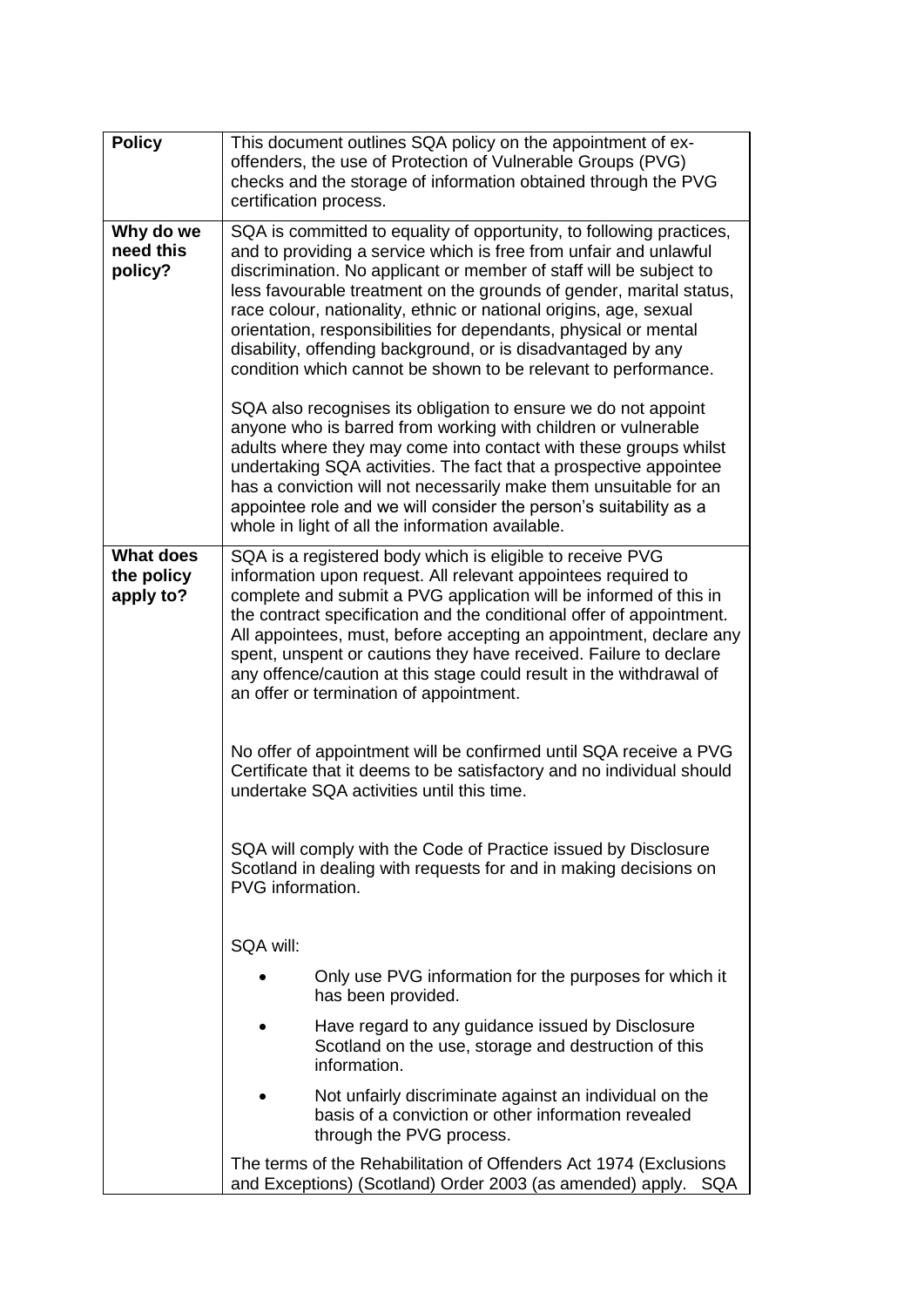|                                               | is therefore entitled to ask about previous convictions, whether<br>spent or unspent. Applicants are not entitled to withhold<br>information on a criminal conviction on the grounds that it is spent<br>under the Rehabilitation of Offenders Act 1974.                                                                                                                                                                                                                                                                                                                                 |
|-----------------------------------------------|------------------------------------------------------------------------------------------------------------------------------------------------------------------------------------------------------------------------------------------------------------------------------------------------------------------------------------------------------------------------------------------------------------------------------------------------------------------------------------------------------------------------------------------------------------------------------------------|
|                                               | PVG information received will only be shared with those who<br>legitimately need to see it as part of the appointment process.                                                                                                                                                                                                                                                                                                                                                                                                                                                           |
|                                               | SQA will discuss any information revealed in a PVG Certificate (a<br>copy of which will also have been sent to the individual) with the<br>individual before considering withdrawing any conditional offer of<br>appointment. It must be noted that the SQA is not permitted in law<br>to discuss or disclose any information sent directly from a Police<br>Force as part of the PVG certification process.                                                                                                                                                                             |
|                                               | All PVG information will be stored securely, in lockable and non-<br>portable storage. Access shall be restricted to authorised persons<br>only. The PVG Certificate will not be retained for more than 30<br>days after the appointment decision has been made and shall be<br>destroyed by shredding as confidential waste. PVG information will<br>be retained for longer than this period only in exceptional<br>circumstances, and in consultation with Disclosure Scotland. The<br>same conditions relating to the secure storage and access will<br>apply during any such period. |
|                                               | We will not retain any image or photocopy of the PVG information.<br>We will, however, keep:                                                                                                                                                                                                                                                                                                                                                                                                                                                                                             |
|                                               | a record of the date of issue of the PVG Certificate                                                                                                                                                                                                                                                                                                                                                                                                                                                                                                                                     |
|                                               | the name of the subject                                                                                                                                                                                                                                                                                                                                                                                                                                                                                                                                                                  |
|                                               | the PVG type                                                                                                                                                                                                                                                                                                                                                                                                                                                                                                                                                                             |
|                                               | the appointment for which the PVG information was<br>$\bullet$<br>requested                                                                                                                                                                                                                                                                                                                                                                                                                                                                                                              |
|                                               | the unique reference number of the PVG Certificate                                                                                                                                                                                                                                                                                                                                                                                                                                                                                                                                       |
|                                               | details of the decision taken                                                                                                                                                                                                                                                                                                                                                                                                                                                                                                                                                            |
|                                               | Disclosure Scotland may carry out compliance audits to<br>ensure SQA is complying with the Code of Practice and<br>legislative requirements governing the application for and<br>use of PVG Information.                                                                                                                                                                                                                                                                                                                                                                                 |
| <b>Which parts</b><br>of SQA are<br>affected? | The terms of this policy will apply to all appointees who may come<br>into contact with children or vulnerable adults whilst undertaking<br>SQA activities.                                                                                                                                                                                                                                                                                                                                                                                                                              |
|                                               | Appointees currently employed by a centre and who are registered<br>with the General Teaching Council are exempt from this policy and<br>will not be required to complete an PVG application.                                                                                                                                                                                                                                                                                                                                                                                            |